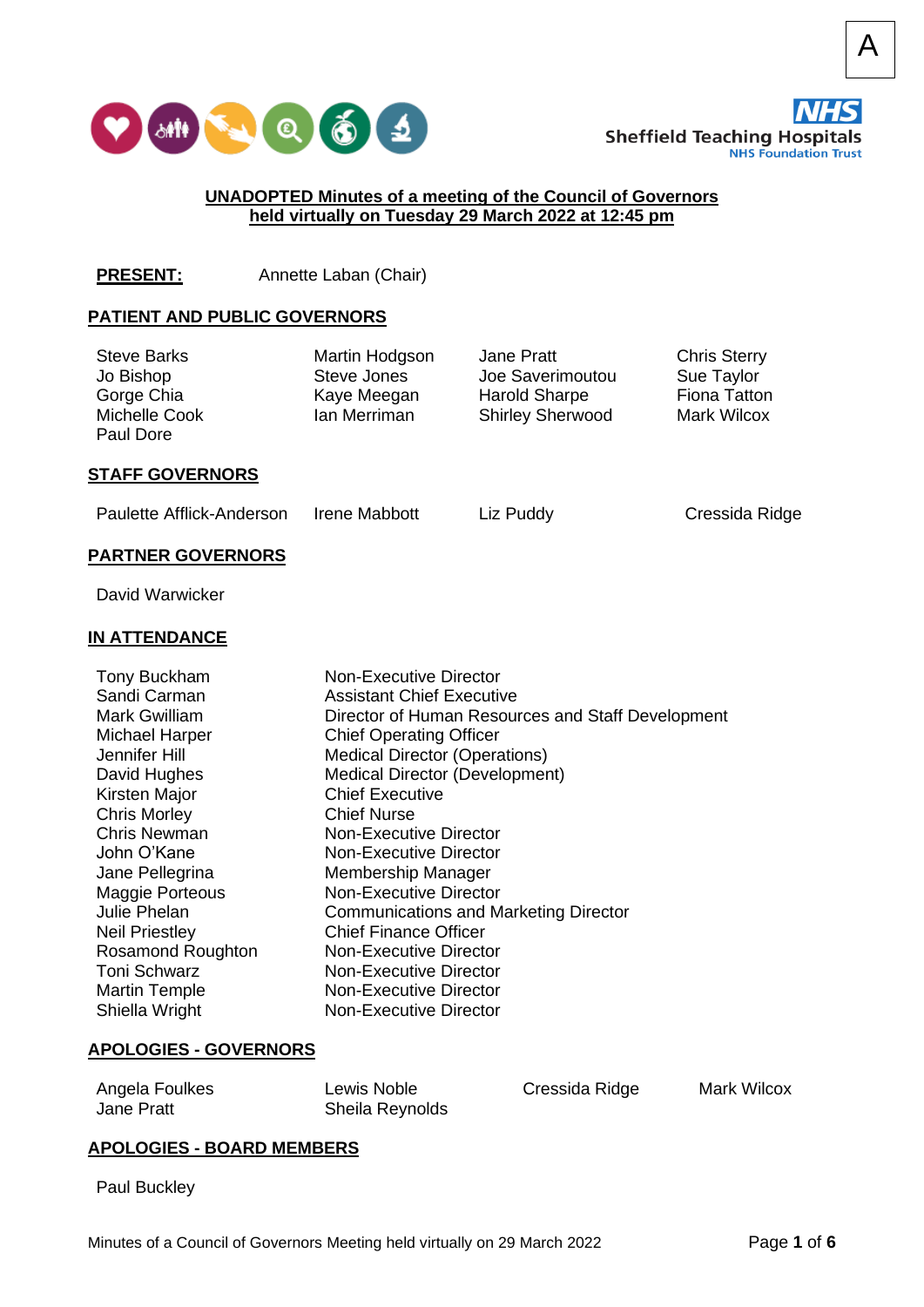## **MEMBERS OF THE PUBLIC/OBSERVERS**

There were no observers.

## **COG/22/01**

## **Welcome and Apologies**

Annette Laban welcomed everyone to the meeting and the above apologies were noted.

#### **COG/22/02**

## **Declarations of Interest**

There were no declarations of interest.

#### **COG/22/03**

## **Minutes of Council of Governors' meeting held on 14 December 2021**

The Minutes of the meeting of the Council of Governors held on 14 December 2021 were **AGREED** and **APPROVED** as a correct record of the meeting.

## **COG/22/04**

## **Matters Arising**

Sandi Carman referred to the Action Log at Enclosure B. She said that there was one item on the Action Log and this was recommended for closure.

It was **AGREED** to close the Action.

There were no further matters arising.

## **COG/22/05 Q&A Session following Board of Directors Meeting held on 29 March 2022**

Annette Laban thanked governors who had observed at the Board of Directors meeting held in public earlier that day and invited comments and questions from governors.

The following points were noted during the discussion:

In response to Martin Hodgson's comment regarding disappointing waiting times, Kirsten Major said that the increasing number of patients waiting longer was a national issue but said that the Trust was committed to eliminating long waits by July 2022 and reaffirmed that the Trust was continuing to prioritise urgent care. Responding to a question from Mick Ashman about national planning to reduce waiting times, Michael Harper said that limited national guidance had been received regarding particular milestones; however, a joint approach was being taken across South Yorkshire and Bassetlaw.

Martin Hodgson was interested to learn of the reinstatement of the Board Out and About Programme and asked when it would be possible for governors to resume in person activities at the Trust. Annette Laban said that the Non-Executive Directors were glad to be able to be coming back on site and assured governors that the position regarding their return to Trust premises was being kept under regular review.

Joe Saverimoutou noted that Ros Roughton had been identified as the Non-Executive Director to support the Board's Maternity Safety Champion. He asked about the Trust's partial compliance on the implementation of the seven Immediate and Essential Actions identified in the Ockenden Report. Chris Morley said that a number of Trusts in South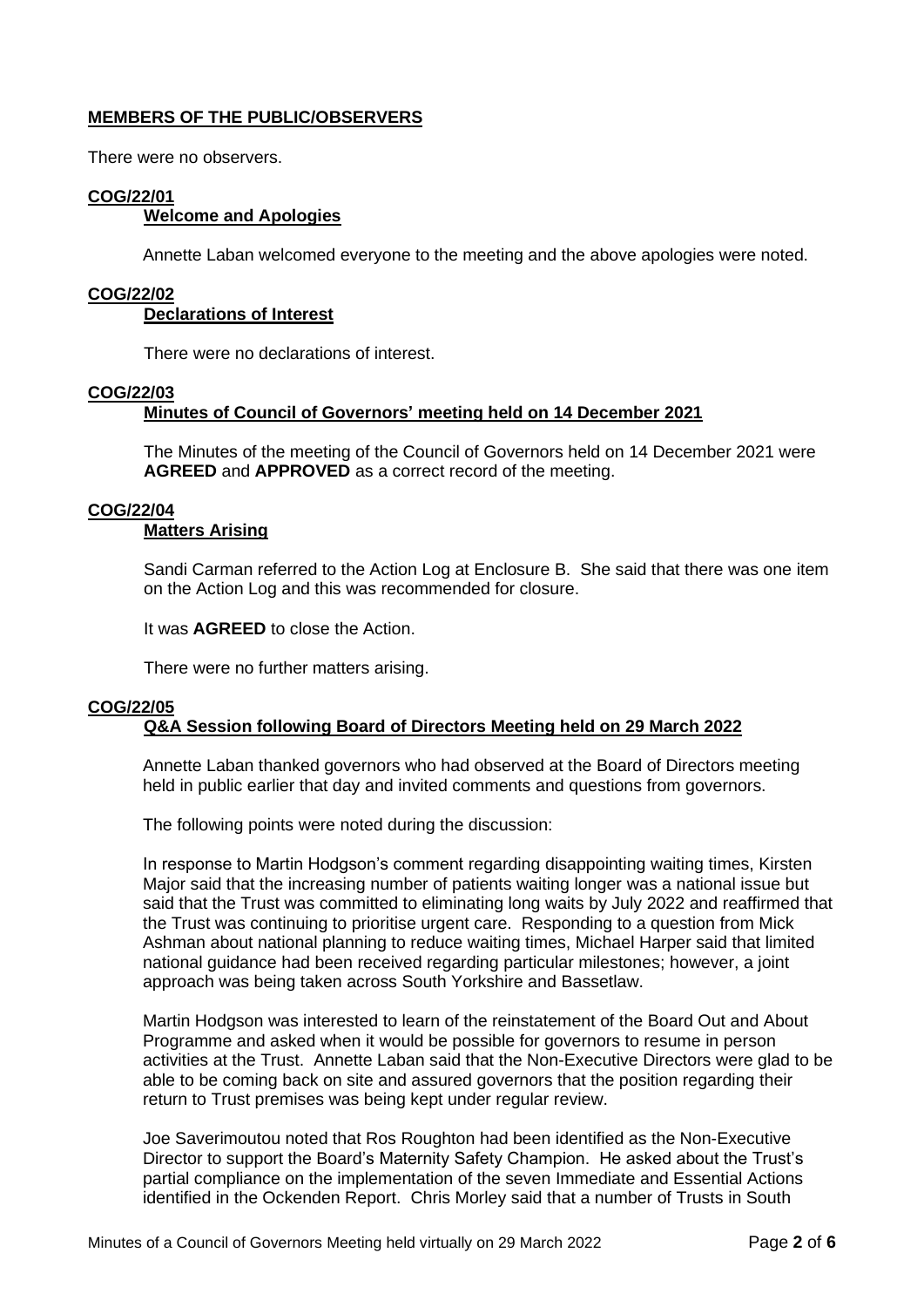Yorkshire and Bassetlaw were in a similar position and confirmed that at STH a number of key actions were in place.

## **COG/22/06**

## **Chief Executive's Report**

Kirsten Major gave a presentation that provided an update on the situation regarding COVID-19, the Trust's general position and other areas of interest.

Key points highlighted were as follows:

## **Covid-19 Update:**

- There were 158 Covid-19 positive inpatients with two patients being cared for in critical care; in the previous 24 hours there had been nine patients admitted and ten patients had been discharged. During the pandemic to date there have been a total of 8850 hospital admissions.
- The command structure had been stood down from 4 March 2022.
- From 28 March 2022 patients were able to have up to two visitors per day and patients attending outpatient appointments could now be accompanied by one person if they required assistance.
- The South Yorkshire and Bassetlaw vaccination programme continued; to date 3.1 million vaccinations had been given and a spring booster programme was about to commence for the over 75s, care home residents and for those aged 12 years and over with a weakened immune system. Plans were in development for an autumn vaccination programme. Mandatory vaccinations for NHS staff had been revoked on 15 March 2022. 97% of STH staff had been vaccinated.
- Draft terms of reference had been published for a Statutory Public Inquiry into the Government and public sector response to the pandemic. The Inquiry would be chaired by Baroness Heather Hallet and would commence in spring 2022.

## **CQC Update:**

- On 18 February 2022 the Trust had provided a full factual accuracy response to the CQC's draft report on the recent inspection, including representations to a proposed Section 29 Notice. The CQC were currently reviewing the Trust's response.
- The CQC had confirmed their decision not to uphold the Trust's representations, other than to remove a minor point relating to review of the mental health risk assessment form with respect to the Section 29 Notice.
- The Trust would receive the final report in advance of its publication on 5 April 2022.

## **Mental Health Strategy:**

- A new Mental Health Strategy for 2022-2025 had been developed, this was based on three principles:
	- o Supporting patients and providing patient-centred care when challenged with mental health problems and illness,
	- o Recognising and responding to those needs with understanding; kindness and skill to promote mental wellbeing and safety of people in our care,
	- $\circ$  Fostering an integrated approach to care that provided equal attention to the mental health needs of patients alongside their physical needs.

## **Operational Performance:**

• A&E 4 hour standard: in January 2022 70.72% of patients attending A&E were seen within four hours compared to a national performance for January of 74.3% against the national target of 95%. Performance previously had been 71.58% in December and 73.03% in November 2021.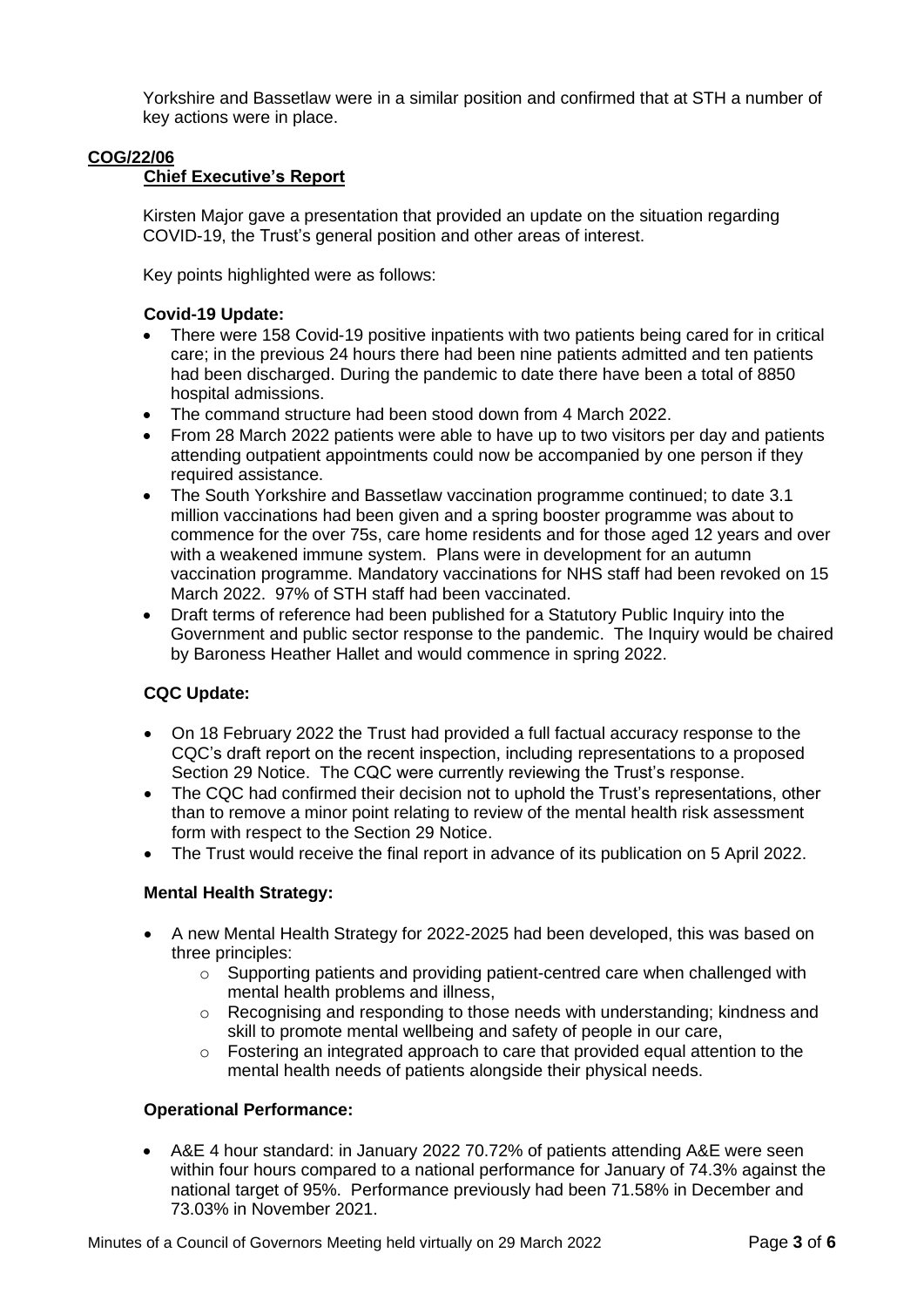- 18 week planned care: Covid-19 continued to affect performance, with 1,276 incomplete 52 week breaches in January 2022 The percentage of patients waiting fewer than 18 weeks for treatment at the end of January 2022 was 74.02% compared to 74.56% at the end of December 2021. National performance for January 2022 had been 62.8%.
- Cancer waiting times: due to the impact of Covid-19 performance remained variable across the targets, urgent and obligatory care remained a priority and specific recovery actions continued.
- Diagnostic waits within six weeks: achievement of the 99% target continued to be challenging, the figure for January 2022 had been 73.10% and for December 2021 had been 74.83%, this compared with the national performance for January 2022 of 70%.

## **Financial Update:**

- A satisfactory financial position for 2021/22 was expected.
- Planning guidance for 2022/23 had been received; it would be a challenging planning round via the "System" with issues likely to be funding for inflation; required efficiency savings; growth funding and the Elective Recovery Fund. Draft plans were to be submitted by 17 March with final plans on 28 April 2022.
- Capital Position: the aim was to spend the full 2021/22 capital allocation though some risks to achieving this were noted. Work continued on developing plans for the next three years including the commitment to an Electronic Patient Record. Significant investments were planned for 2022/23.

## **People Update:**

- Mark Tuckett had been appointed as Director of Strategy and Planning from April 2022.
- Graham Marsh had been appointed as Chief Pharmacist from 1 March 2022.
- Halla Zaitoun had been appointed as Clinical Director for Oral and Dental Services from 1 April 2022.
- Jonathan Bury was appointed as Clinical Director for the South Yorkshire Pathology Network with a start date to be confirmed.

Kirsten Major concluded by sharing details of a range of awards that had been achieved by colleagues across the Trust.

In the discussion that followed Martin Hodgson asked whether there was any discussion nationally, or any benchmarking being undertaken, in relation to sharing best practice around efficiency savings. Neil Priestley said that though there was nothing specific there were opportunities to compare performance for example Model Hospitals; Service Line Reporting and Getting it Right First Time data.

## **COG/22/07**

## **Governors' Matters**

(a) Unadopted Notes of Governors' Forum Meeting held on 21 February 2022

Martin Hodgson referred to Paper C; he reported that John O'Kane had joined Annette Laban in conversation with governors at the start of the meeting and as Chair of the Audit Committee John had introduced KPMG (the Trust's new external auditors) to governors and Tim Cutler from KPMG had led governors through the role of the auditor and their responsibilities. This presentation had been followed by an opportunity for governors to put questions to Tim Cutler. The Forum had been interested to hear Joe Saverimoutou's account of the work of the Equality, Diversity and Inclusion Board and had noted that Paula Ward was keen to discuss the EDI training agenda with governors.

There were no questions.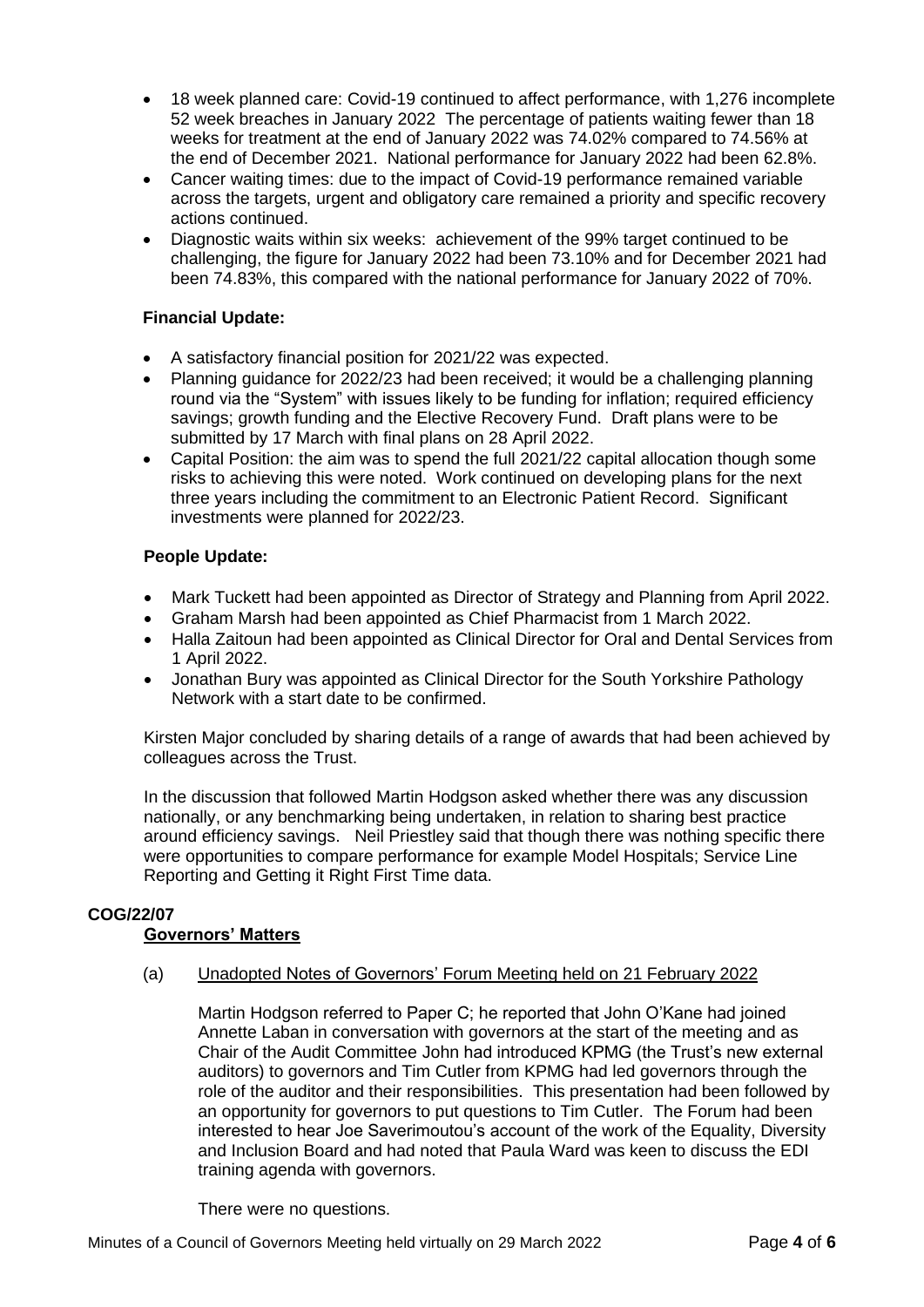## (b) Report from Council of Governors' Nomination and Remuneration Committee (CoG NRC)

Martin Hodgson, acting Vice-Chair of the CoG NRC, reported that work was ongoing on the appointment of a new Non-Executive Director. The Executive Recruitment Agency, Alumni Harvey Nash, had been engaged to support this year's recruitment process and a representative from the firm had attended the NRC meeting. A broad timetable for the recruitment process had been mapped out.

There were no questions.

## (c) Update from Trust Freedom to Speak Up (FTSU) Guardians

Irene Mabbott and Paulette Afflick-Anderson presented an overview of FTSU at STH, their presentation is attached to these Minutes.

These points were raised in the discussion that followed:

Ian Merriman asked whether volunteers could raise concerns with the FTSU Guardians. Irene Mabbott said that, if the prescribed channels for volunteers were not appropriate, they could get in touch with an FTSU Guardian. Ian also queried whether individuals who raised concerns were asked for feedback on the outcome. Paulette confirmed that feedback was requested and the feedback was acted on.

Looking at the analysis of cases across the three year period Martin Hodgson queried the headings and asked whether equality concerns were excluded and if not which heading they were assigned to. Paulette Afflick-Anderson confirmed that the FTSU Guardians did receive concerns relating to equality issues and individuals were signposted to appropriate support. Irene Mabbott said that the data headings/definitions applied to the analysis were set by the National Guardians' Office.

Harold Sharpe thanked Paulette and Irene for an interesting presentation and proposed that CoG should receive a further, more detailed, update later in the year discussing the range of issues raised; actions taken and the outcomes. He considered that some staff might be apprehensive about raising concerns and he would be interested to learn how those individuals were supported.

George Chia asked when new staff were provided with information about FTSU and whether staff could be assured of anonymity? Paulette said FTSU information was provided at induction and that confidentiality was keenly maintained and staff were reassured of this throughout the process.

There were no further questions.

It was **AGREED** to request a further presentation from the FTSU Guardians later in the year.

## **COG/22/08**

## **Non-Executive Directors' Matters**

Annette Laban that Non-Executive Directors' Matters was a new item that was being introduced following discussion at the Governors' Forum meeting and she was pleased to introduce Non-Executive Directors Tony Buckham and Martin Temple.